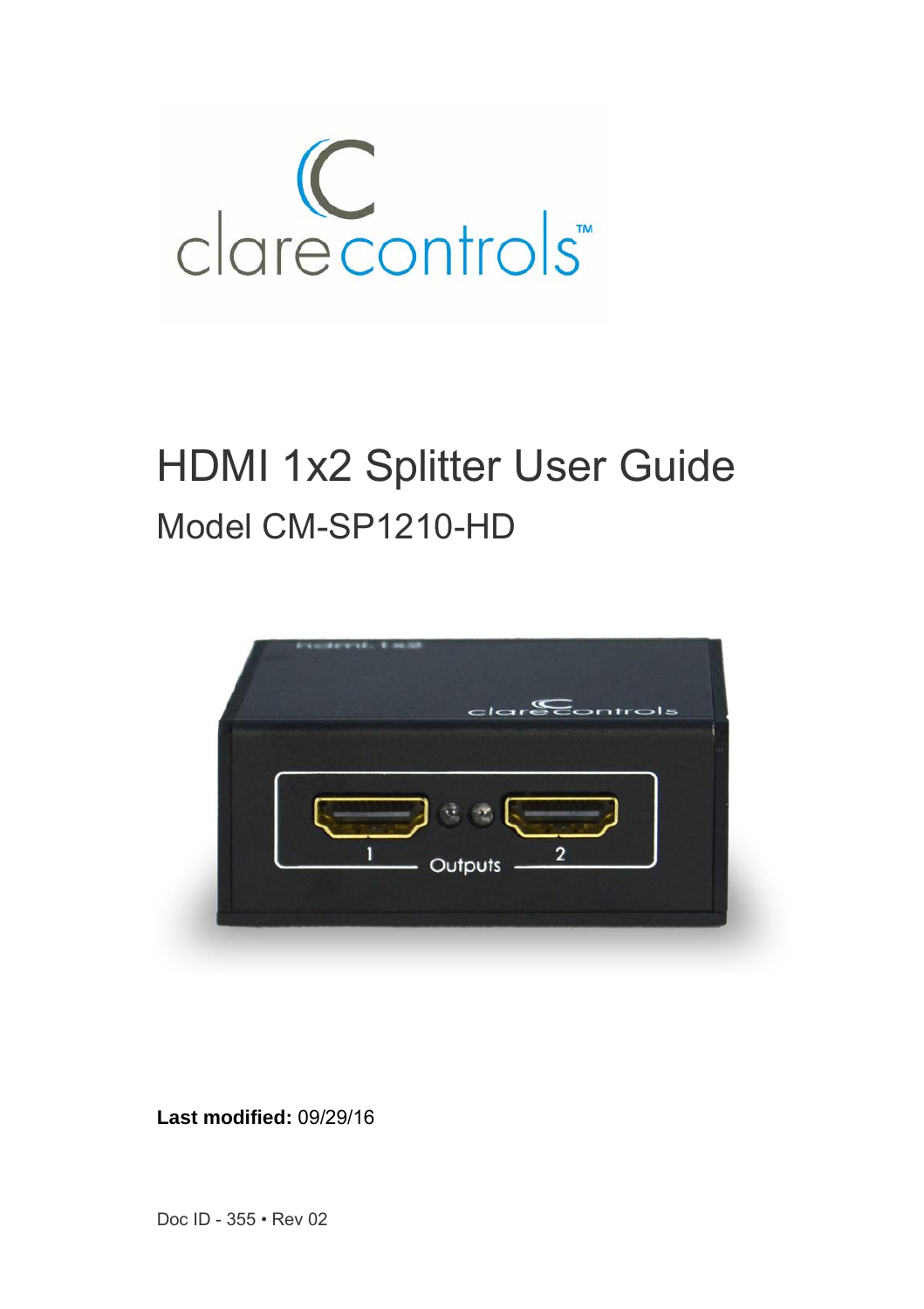| Copyright                        | © 29SEP16 Clare Controls, LLC. All rights reserved.                                                                                                                                                                         |  |  |
|----------------------------------|-----------------------------------------------------------------------------------------------------------------------------------------------------------------------------------------------------------------------------|--|--|
|                                  | This document may not be copied in whole or in part or otherwise<br>reproduced without prior written consent from Clare Controls, LLC.,<br>except where specifically permitted under US and international<br>copyright law. |  |  |
| <b>Trademarks and</b><br>patents | The HDMI 1x2 Splitter User Guide, Model CM-SP1210-HD name is<br>a trademark of Clare Controls, LLC.                                                                                                                         |  |  |
|                                  | Other trade names used in this document may be trademarks or<br>registered trademarks of the manufacturers or vendors of the<br>respective products.                                                                        |  |  |
| <b>Manufacturer</b>              | Clare Controls, LLC., 7519 Pennsylvania Ave., Suite 104, Sarasota,<br>FL 34243. USA                                                                                                                                         |  |  |
| <b>Contact information</b>       | For contact information, see www.clarecontrols.com.                                                                                                                                                                         |  |  |
|                                  |                                                                                                                                                                                                                             |  |  |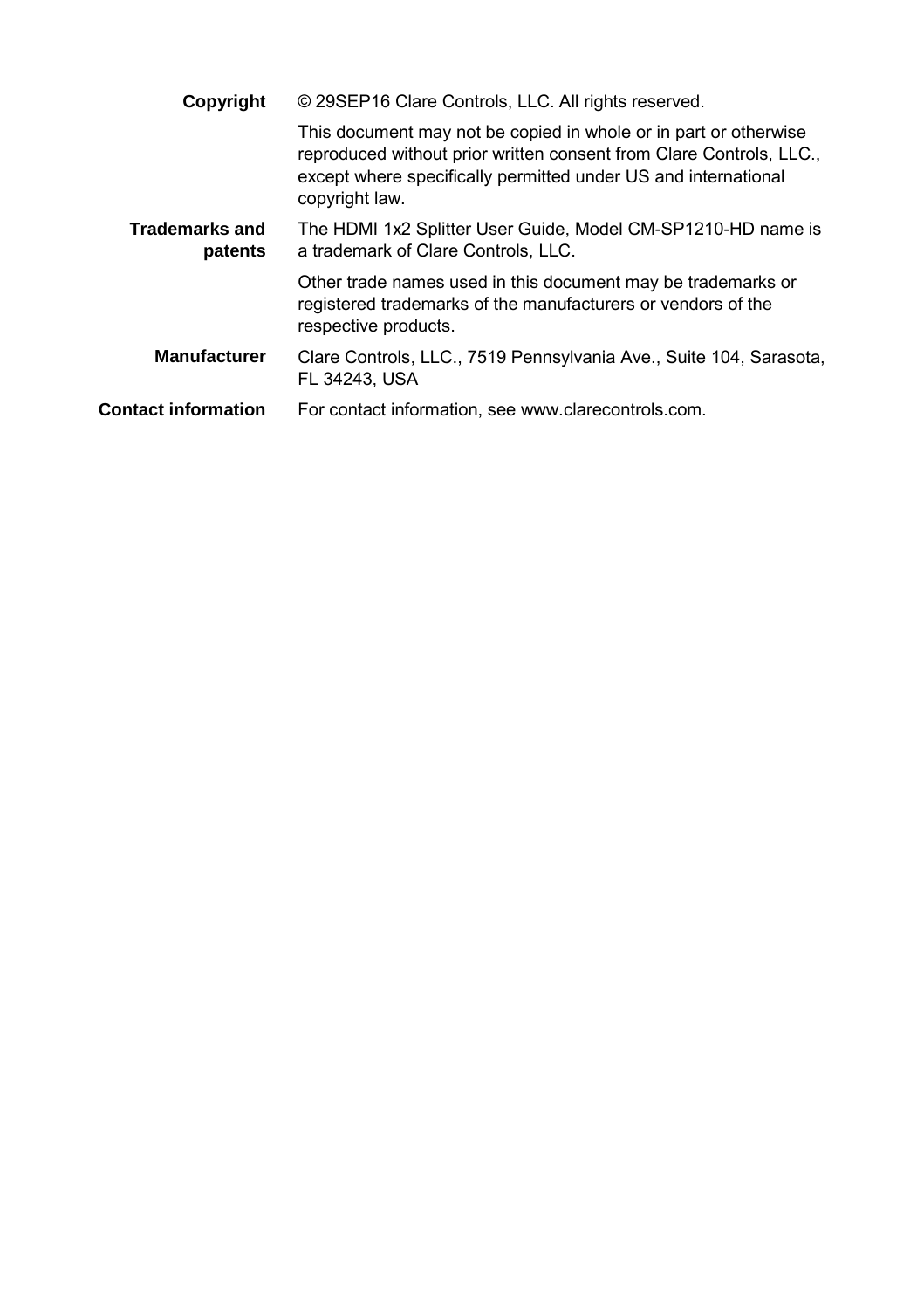## **Content**

**Important information...ii** Limitation of liability...ii **Introduction...1** Features...1 Package contents...1 **Product appearance...2 System connection...2** Usage precautions...3 Connection procedure...3

**Application solution...3**

**Specifications...4**

**Panel drawing...5**

#### **Troubleshooting and maintenance...5**

**Safety operation guide...6**

### **After-sales service...7**

Warranty information...7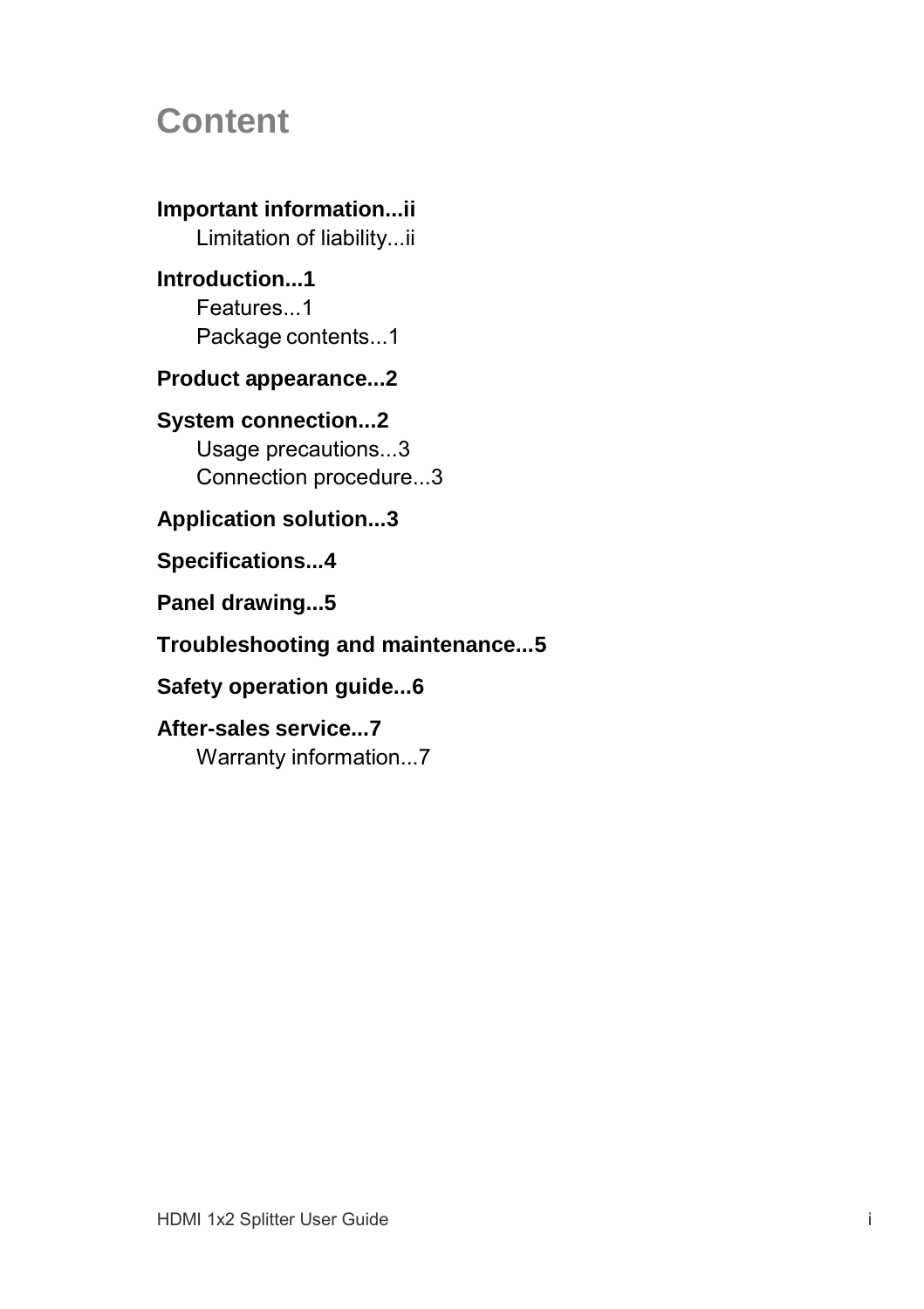# **Important information**

## **Limitation of liability**

To the maximum extent permitted by applicable law, in no event will Clare Controls, LLC. be liable for any lost profits or business opportunities, loss of use, business interruption, loss of data, or any other indirect, special, incidental, or consequential damages under any theory of liability, whether based in contract, tort, negligence, product liability, or otherwise. Because some jurisdictions do not allow the exclusion or limitation of liability for consequential or incidental damages the preceding limitation may not apply to you. In any event the total liability of Clare Controls, LLC. shall not exceed the purchase price of the product. The foregoing limitation will apply to the maximum extent permitted by applicable law, regardless of whether Clare Controls, LLC. has been advised of the possibility of such damages and regardless of whether any remedy fails of its essential purpose.

Installation in accordance with this manual, applicable codes, and the instructions of the authority having jurisdiction is mandatory.

While every precaution has been taken during the preparation of this manual to ensure the accuracy of its contents, Clare Controls, LLC. assumes no responsibility for errors or omissions.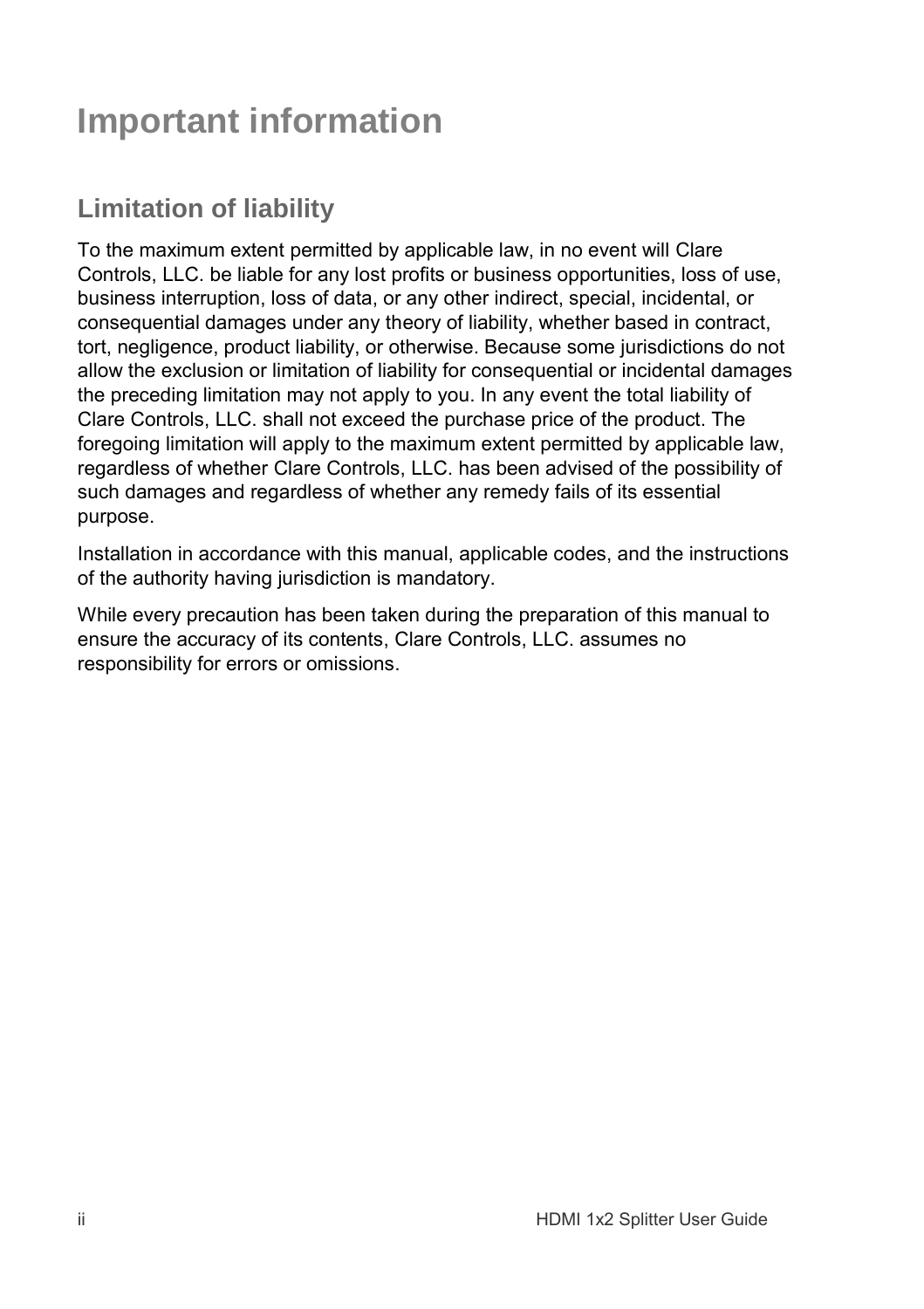# **Introduction**

The CM-SP1210-HD 1x2 HDMI splitter is equipped with a high-quality one input, two output distribution chip. Its anti-static function gives it the advantage over others when distributing HDMI signals. It is equipped with HDMI 1.4a connectors. It is HDCP compliant, and HDTV compatible, with resolution up to 1920 x 1200 at 60 Hz, and 1080p.

#### **Features**

- HDCP compliant
- HDMI1.4a, supports 3D
- Supports Extended Display Identification Data (EDID) and Display Data Channel (DDC)
- HDTV compatible with high definition transmission resolution up to 1920 x 1200 at 60 Hz (maximum), supports 1080P
- LED indicators to show working status
- Antistatic case design to providing good performance protection
- Built-in gain compensation technology

#### **Package contents**

- 1 x CM-SP1210-HD 1x2 HDMI splitter
- 2 x removable mounting brackets
- 4 x screws
- 1 x power adapter (5 VDC)
- 1 x user manual

**Notes:** Please verify that the product and all the accessories are included. If not, contact your dealer.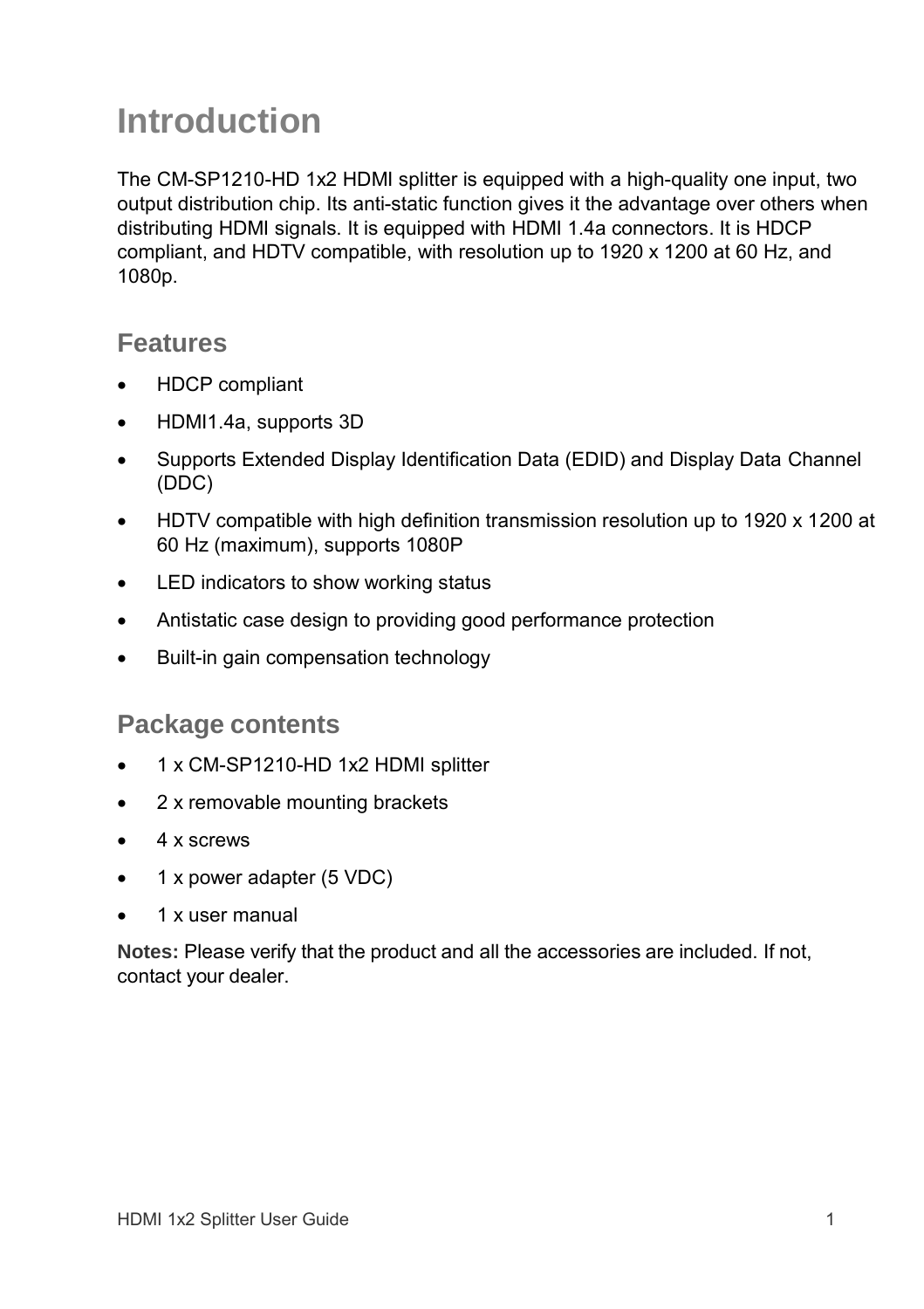# **Product appearance**

The CM-SP210-HD has one HDMI input port and two HDMI output ports, as shown below.





(1) HDMI output ports connect with HDMI displays devices, such as HDTVs, or projectors.

(2) Power indicator remains red when power is on.

(3) Power port connects with a 5 VDC power adapter (included).

(4) HDMI input port connects with an HDMI video source device, such as DVD player.

# **System connection**

#### **Figure 2: System diagram**



2 **All 1x2 Splitter User Guide Properties HDMI 1x2 Splitter User Guide**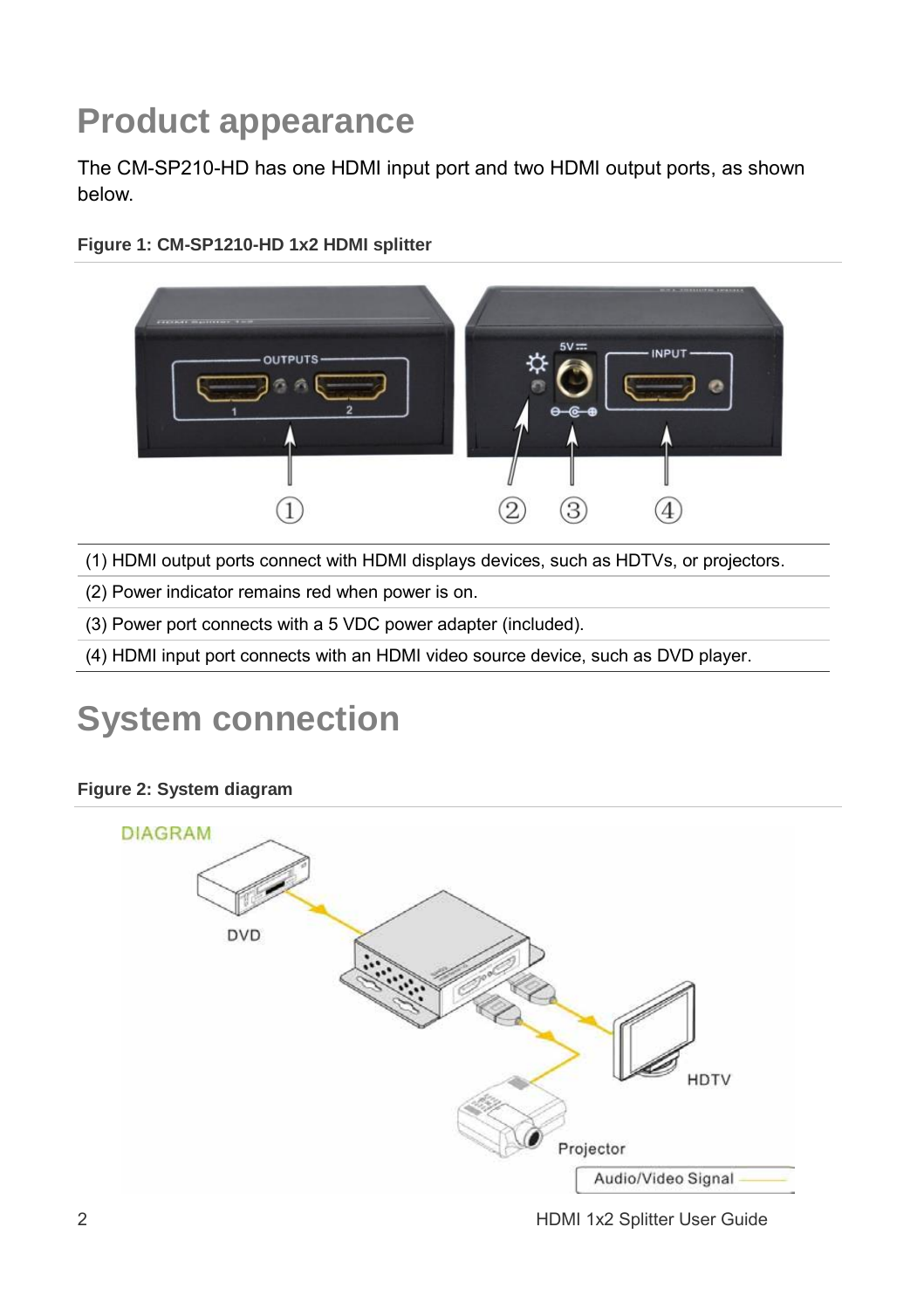### **Usage precautions**

- The system should be installed in a clean environment and have proper temperature and humidity controls.
- All of the power switches, plugs, sockets, and power cords should be insulated for safety.
- All devices should be connected before powering on.

### **Connection procedure**

#### **To connect the splitter:**

- 1. Connect HDMI from the source (such as Blue-ray DVD) to the HDMI input port on the HDMI 1x2 splitter using an HDMI cable.
- 2. Connect HDMI from either or both of the output ports on the splitter to display devices, a surround receiver, or an HDBaseT transmitter.
- 3. Connect the 5 VDC power adapter to the power input on the splitter.

## **Application solution**



#### **Figure 3: Solution diagram**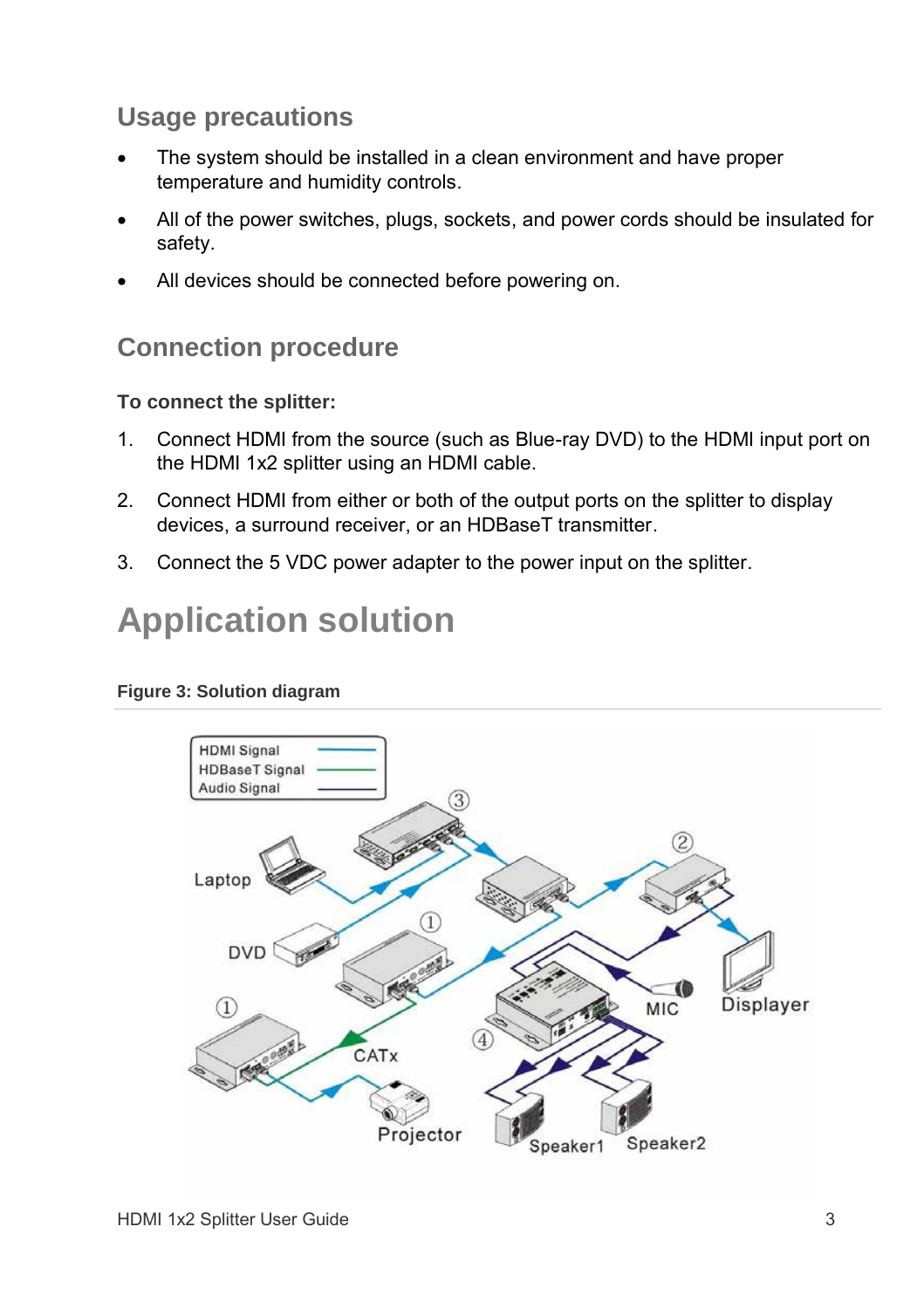# **Specifications**

| <b>Video Input</b>                           |                                                                                                                                                                          | <b>Video Output</b>    |                        |  |
|----------------------------------------------|--------------------------------------------------------------------------------------------------------------------------------------------------------------------------|------------------------|------------------------|--|
| Input type                                   | <b>HDMI</b>                                                                                                                                                              | Output                 | <b>HDMI</b>            |  |
| Input connector                              | 1 HDMI female                                                                                                                                                            | Output connector       | 2 HDMI female          |  |
| Input level                                  | T.M.D.S. 2.9 V / 3.3 V                                                                                                                                                   | Output level           | T.M.D.S. 2.9 V / 3.3 V |  |
| Input impedance                              | $50\Omega$                                                                                                                                                               | Output impedance       | $50\Omega$             |  |
| Video general                                |                                                                                                                                                                          |                        |                        |  |
| Gain                                         | 0 dB                                                                                                                                                                     | <b>Bandwidth</b>       | $6.75$ Gbit/s          |  |
| Video signal                                 | HDMI (or DVI-D)                                                                                                                                                          | Maximum pixel<br>clock | <b>165 MHz</b>         |  |
| Resolution range                             | Up to 1920 × 1200, or<br>1080p at 60 Hz                                                                                                                                  | Switching speed        | 200 ns (max.)          |  |
| <b>Consumer Electronics</b><br>Control (CEC) | Supports CEC wired infrared data pass-through using the HDMI 1.4a<br>standard                                                                                            |                        |                        |  |
| EDID and DDC<br>Management                   | Supports Extended Display Identification Data (EDID) and Display<br>Data Channel (DDC) data using DVI and HDMI standards, EDID and<br>DDC signals are actively buffered. |                        |                        |  |
| <b>HDCP Management</b>                       | Compliant with High-bandwidth Digital Content Protection (HDCP)<br>using DVI and HDMI 1.4a standards.                                                                    |                        |                        |  |
| General                                      |                                                                                                                                                                          |                        |                        |  |
| Power supply                                 | 5 VDC adapter                                                                                                                                                            | Power<br>consumption   | 10 W                   |  |
| Temperature                                  | -4 to $158^{\circ}$ F<br>$(-20 \text{ to } 70^{\circ} \text{C})$                                                                                                         | Humidity               | 10% to 90%             |  |
| Case dimension<br>$(W \times H \times D)$    | $2.7 \times 1.0 \times 2.3$ in<br>$(6.8 \times 2.6 \times 5.9 \text{ cm})$                                                                                               | Product weight         | .22 lb.<br>(0.1 Kg)    |  |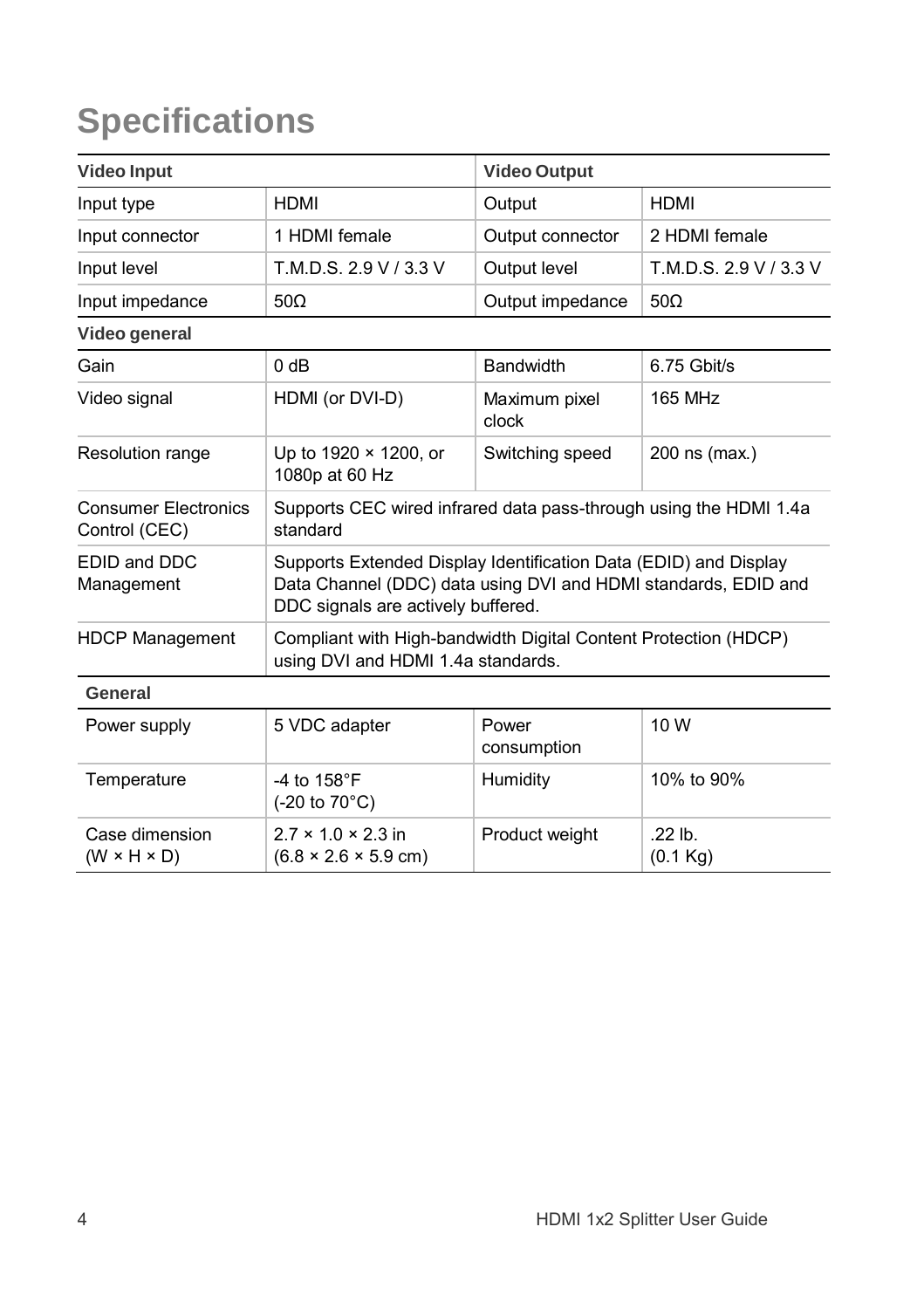# **Panel drawing**

#### **Figure 4: Panel drawing of the HDMI 1x2 splitter**



## **Troubleshooting and maintenance**

- If the POWER indicator does not work, ensure the power supply is connected properly. Check to be sure that a circuit breaker has not tripped and that power is available. If power is available and the splitter will not power on, contact Customer Service for assistance.
- No image on display.
	- Ensure that the display device is set to the correct input.
	- Ensure that the HDMI cables used for both the input source and the output displays are properly connected and are working. Test the HDMI cables directly from a source to display and ensure their operation.
- Ensure the power supply is properly grounded.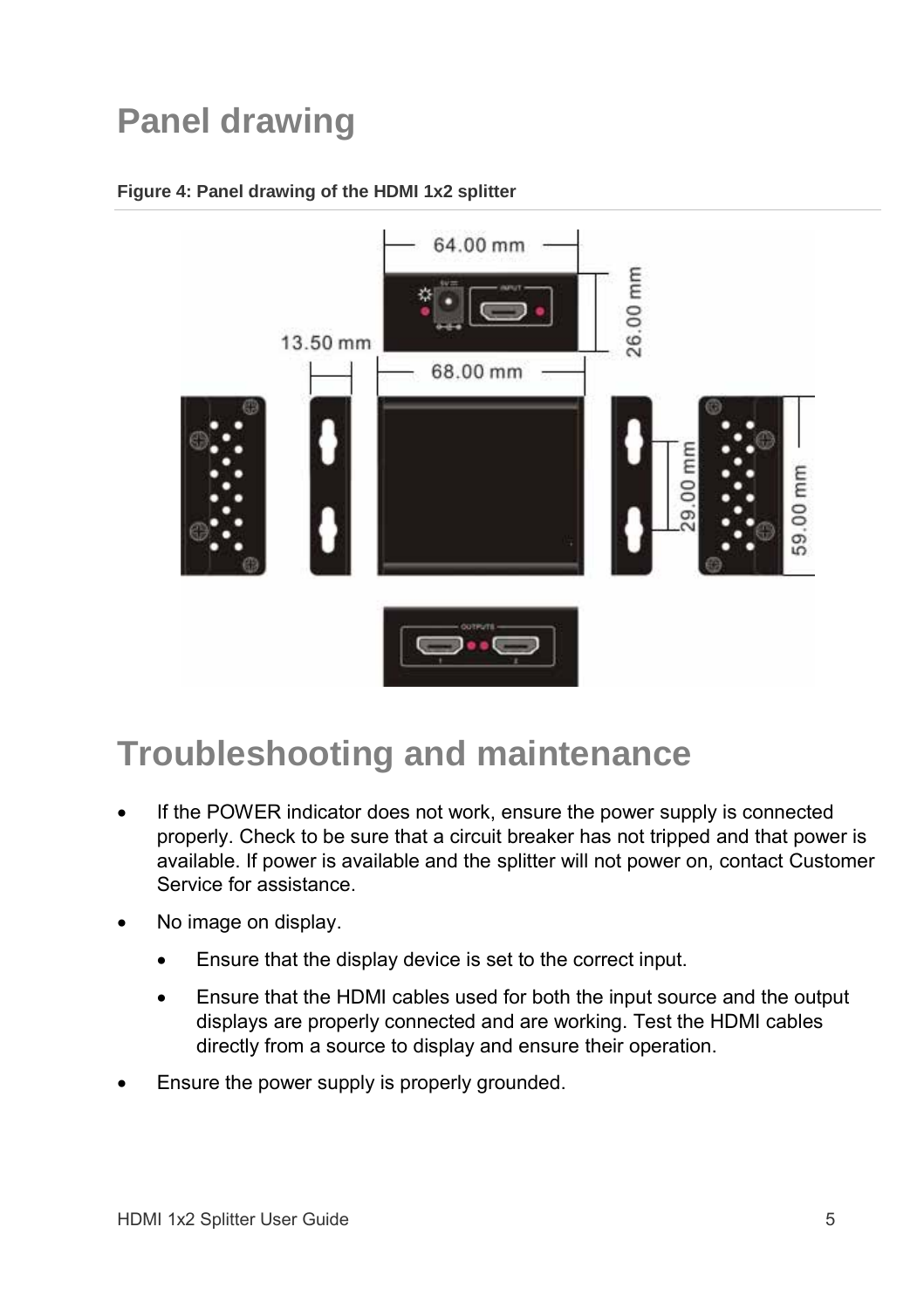# **Safety operation guide**

To guarantee the reliable operation of the equipment and personal safety, please follow the procedures listed below.

- The system must be grounded properly. Do not use two blades plugs. Ensure the supply voltage is in the correct range of 100~240 V and from 50~60 Hz.
- Do not locate the device in a place that is abnormally hot or cold or does not have proper temperature control and ventilation.
- The device generates heat when running. Its environment should be well ventilated to prevent damage caused by overheating.
- Disconnect power in humid weather, or when left unused for long periods.
- Before making or removing any connections to the device, ensure that the power supply has been disconnected.
- Do not attempt to open the enclosure of the equipment. DO NOT attempt any repairs. There are no user-serviceable parts inside. Any attempt to open the equipment will result in a complete void of any warranty and may result in serious injury or death.
- Do not splash any chemical substances or liquids on or around the equipment.